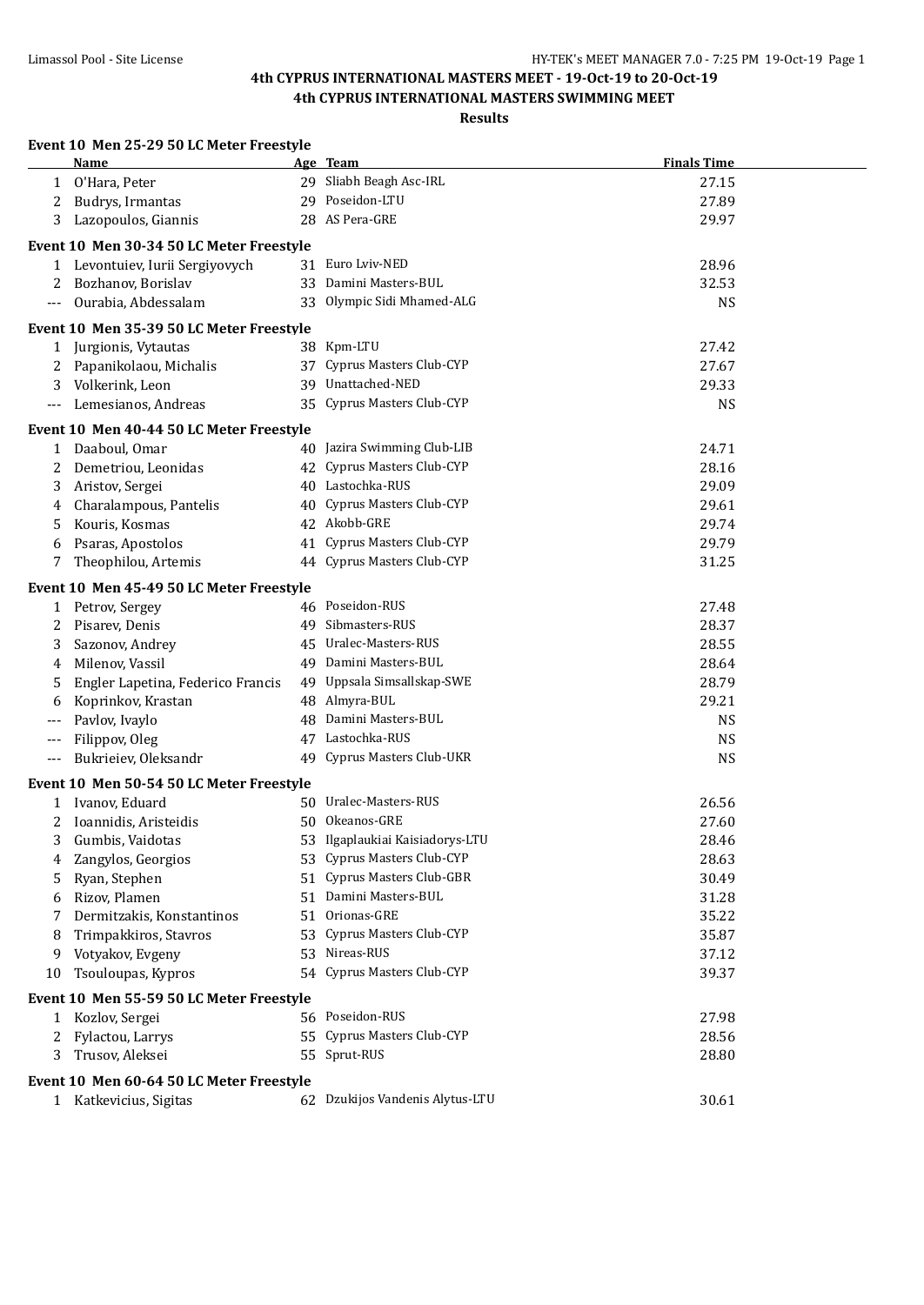|          | (Event 10 Men 60-64 50 LC Meter Freestyle) |                                     |           |
|----------|--------------------------------------------|-------------------------------------|-----------|
|          | 2 Kutschera, Jorg                          | 64 Lsk Heindl-AUT                   | 34.36     |
| 3        | Philippou, Andreas                         | 60 Cyprus Masters Club-CYP          | 37.26     |
|          | 4 Kontopoulos, Giorgos                     | 61 Cyprus Masters Club-CYP          | 47.26     |
|          | Event 10 Men 65-69 50 LC Meter Freestyle   |                                     |           |
|          | 1 Shibarev, Nikolai                        | 65 Uralec-Masters-RUS               | 29.86     |
| 2        | Lykov, Aleksandr                           | 69 Unattached-RUS                   | 34.34     |
| 3        | Kitsopoulos, Stavros                       | 68 Free State Masters Swim Club-RSA | 37.64     |
| 4        | Dronov, Nikolay                            | 67 Troyka-RUS                       | 41.70     |
| 5        | Angelov, Plamen                            | 66 Damini Masters-BUL               | 43.18     |
| $\cdots$ | Sophocleous, Philippos                     | 66 Cyprus Masters Club-CYP          | <b>NS</b> |
|          | Event 10 Men 70-74 50 LC Meter Freestyle   |                                     |           |
|          | 1 Petkau, Oleg                             | 72 Neva Stars-RUS                   | 32.36     |
| 2        | Sumeghy, Laszlo Andras                     | 74 Budapesti Delfinek-HUN           | 39.98     |
|          | Event 10 Men 75-79 50 LC Meter Freestyle   |                                     |           |
|          | 1 Hadjikypris, Andreas                     | 75 Cyprus Masters Club-CYP          | 1:57.39   |
|          | Event 10 Men 80-84 50 LC Meter Freestyle   |                                     |           |
| 1        | Slaveykov, Hristo                          | 80 Masters Sofia-BUL                | 45.93     |
|          | Event 11 Women 25-29 50 LC Meter Freestyle |                                     |           |
| 1        | Sekki, Mikaella                            | 26 Cyprus Masters Club-CYP          | 34.18     |
|          | 2 Georgieva, Greta                         | 27 Masters Sofia-BUL                | 35.27     |
|          | Event 11 Women 30-34 50 LC Meter Freestyle |                                     |           |
|          | 1 Sechi, Iosifina                          | 30 Cyprus Masters Club-CYP          | 33.39     |
| 2        | Psillou, Katerina                          | 30 Cyprus Masters Club-CYP          | 35.88     |
|          | Event 11 Women 35-39 50 LC Meter Freestyle |                                     |           |
| 1        | Tcarkova, Inga                             | 36 Sprut-RUS                        | 28.99     |
| 2        | Alexandrova, Daniella                      | 39 Masters Sofia-BUL                | 37.73     |
| 3        | Kaloukian, Gassia                          | 37 Jazira Swimming Club-LIB         | 43.55     |
| $---$    | Poliakova, Kristina                        | 37 Cyprus Masters Club-RUS          | <b>NS</b> |
|          | Event 11 Women 40-44 50 LC Meter Freestyle |                                     |           |
|          | 1 Alekseeva, Larisa                        | 44 Sprut-RUS                        | 30.67     |
| 2        | Mekhteleva, Elena                          | 41 Poseidon-RUS                     | 31.30     |
| 3        | Pataki, Ruth Maria                         | 41 SC Hakoah Wien-AUT               | 33.45     |
| 4        | Collins, Kirsty                            | 43 Agios Nikolaos-GBR               | 33.71     |
| 5.       | Nikolova, Vera                             | 44 Masters Sofia-BUL                | 34.73     |
|          | Event 11 Women 45-49 50 LC Meter Freestyle |                                     |           |
| 1        | Babikova, Elena                            | 46 Sprut-RUS                        | 30.07     |
| 2        | Susloparova, Olga                          | 45 43 Region-RUS                    | 31.23     |
| 3        | Perepelkina, Marina                        | 47 Neva Stars-RUS                   | 32.69     |
| 4        | Zidovainyte, Arune                         | 45 Unattached-LTU                   | 32.90     |
| 5        | Herodotou, Stella                          | 46 Cyprus Masters Club-CYP          | 34.18     |
|          | Event 11 Women 50-54 50 LC Meter Freestyle |                                     |           |
| 1        | Frits, Ramona                              | 52 Budapesti Delfinek-HUN           | 33.94     |
| 2        | Davydova, Nadezhda                         | 51 Pregel Kaliningrad-RUS           | 34.46     |
| 3        | Saridou, Aleksandra                        | 50 Cyprus Masters Club-CYP          | 37.34     |
| 4        | Hristova, Desislava                        | 50 Cyprus Masters Club-BUL          | 38.64     |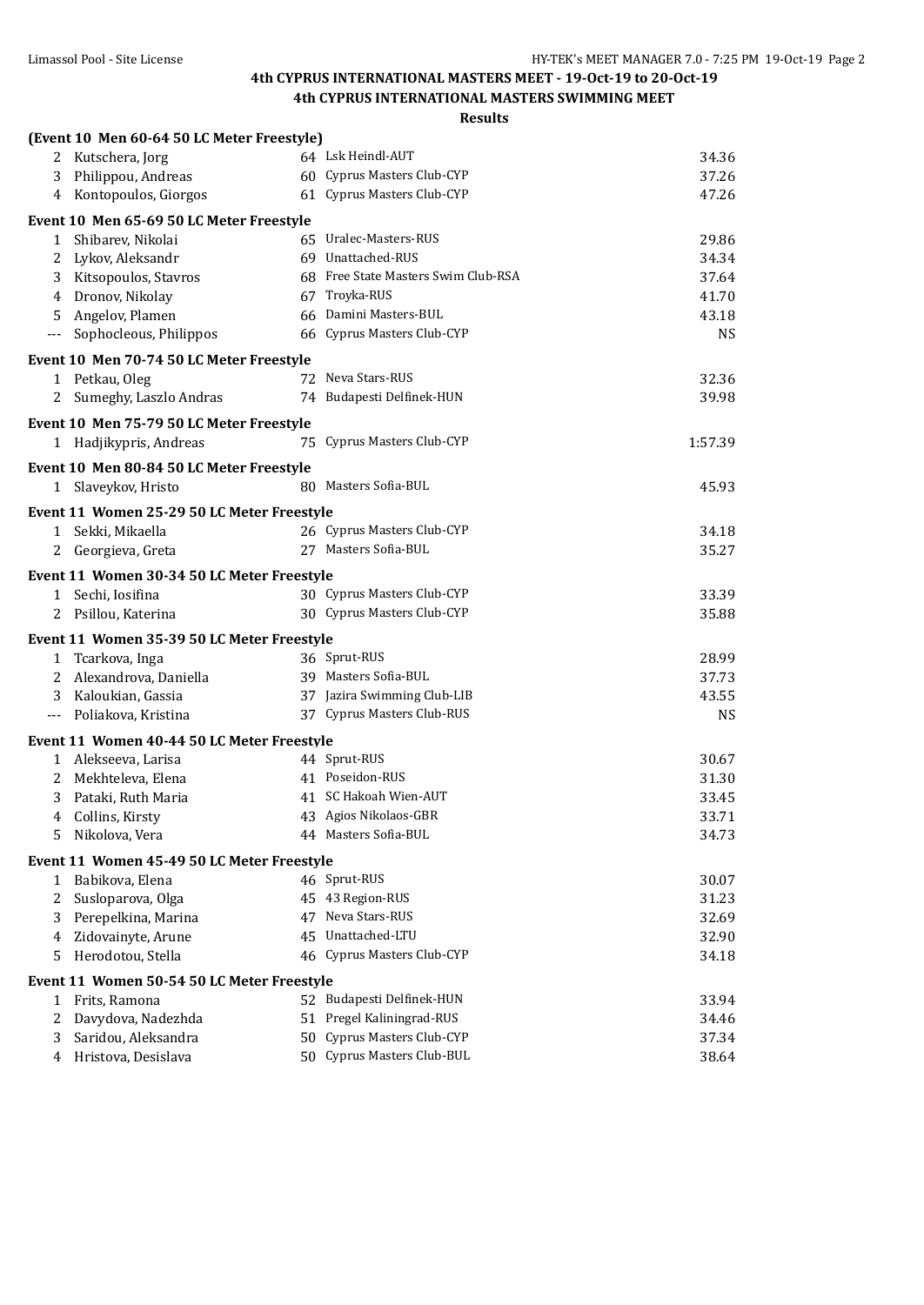|   |                                              |         | Results                           |         |
|---|----------------------------------------------|---------|-----------------------------------|---------|
|   | (Event 11 Women 50-54 50 LC Meter Freestyle) |         |                                   |         |
|   | 5 Papapavlou, Elena                          |         | 54 Cyprus Masters Club-CYP        | 40.67   |
|   | Event 11 Women 55-59 50 LC Meter Freestyle   |         |                                   |         |
|   | 1 Andreou, Monica                            |         | 57 Cyprus Masters Club-CYP        | 38.57   |
|   | 2 Firstova, Svetlana                         |         | 55 Uralec-Masters-RUS             | 40.01   |
|   | 3 Charalambous, Christina                    |         | 55 Cyprus Masters Club-CYP        | 49.63   |
|   | Event 11 Women 60-64 50 LC Meter Freestyle   |         |                                   |         |
|   | 1 Psara, Alexia                              |         | 60 Cyprus Masters Club-CYP        | 46.95   |
|   | 2 Koleva, Stefka Pencheva                    |         | 60 Panathinaikos-BUL              | 48.49   |
|   | Event 11 Women 65-69 50 LC Meter Freestyle   |         |                                   |         |
|   | 1 Gombkoto, Sandor Lajosne                   |         | 69 Debreceni Szenior Uszoklub-HUN | 36.13   |
|   | Event 11 Women 70-74 50 LC Meter Freestyle   |         |                                   |         |
|   | 1 Diessl, Gerid                              |         | 71 Lsk Heindl-AUT                 | 48.57   |
|   | Event 12 Men 30-34 200 LC Meter Breaststroke |         |                                   |         |
|   | 1 Kokolinakis, Michalis                      |         | 34 N O Chanion-GRE                | 3:31.21 |
|   | 46.52<br>1:39.31                             | 2:35.60 | 3:31.21                           |         |
|   | 2 Papadakis, Ioannis Stavros                 |         | 34 Olympiacos-GRE                 | 3:34.77 |
|   | 48.95<br>1:43.56                             | 2:39.36 | 3:34.77                           |         |
|   | Event 12 Men 35-39 200 LC Meter Breaststroke |         |                                   |         |
|   | 1 Jurgionis, Vytautas                        |         | 38 Kpm-LTU                        | 3:02.39 |
|   | 41.30<br>1:27.38                             | 2:14.88 | 3:02.39                           |         |
|   | 2 Tziortzis, Andreas                         |         | 37 Cyprus Masters Club-CYP        | 3:20.34 |
|   | 46.27 1:37.41                                | 2:28.63 | 3:20.34                           |         |
|   | Event 12 Men 45-49 200 LC Meter Breaststroke |         |                                   |         |
|   | 1 Kalinov, Atanas                            |         | 47 Masters Sofia-BUL              | 3:30.39 |
|   | 44.81<br>1:37.24                             | 2:33.34 | 3:30.39                           |         |
|   | 2 Soldatos, Nikolaos                         |         | 48 Okeanos-GRE                    | 3:40.04 |
|   | 50.50<br>1:47.58                             | 2:44.51 | 3:40.04                           |         |
|   | 3 Atanasov, Emiliyan                         |         | 47 Iris Ruse-BUL                  | 4:18.64 |
|   | 57.02<br>2:04.33                             | 3:12.94 | 4:18.64                           |         |
|   | Event 12 Men 50-54 200 LC Meter Breaststroke |         |                                   |         |
|   | 1 Panagidis, Charalampos                     |         | 51 Cyprus Masters Club-CYP        | 2:58.65 |
|   | 1:28.62                                      | 2:58.65 |                                   |         |
|   | 2 Koushappas, Costas                         |         | 51 Cyprus Masters Club-CYP        | 3:22.36 |
|   | 45.03<br>1:36.82                             | 2:29.80 | 3:22.36                           |         |
| 3 | Tsouloupas, Kypros                           |         | 54 Cyprus Masters Club-CYP        | 4:05.30 |
|   | 54.56<br>1:57.22                             | 3:01.50 | 4:05.30                           |         |
|   | Event 12 Men 55-59 200 LC Meter Breaststroke |         |                                   |         |
|   | 1 Dirlugian, Anton                           |         | 56 Troyka-RUS                     | 3:43.45 |
|   | 51.13<br>1:48.35                             | 2:45.48 | 3:43.45                           |         |
|   | Event 12 Men 60-64 200 LC Meter Breaststroke |         |                                   |         |
|   | 1 Katkevicius, Sigitas                       |         | 62 Dzukijos Vandenis Alytus-LTU   | 3:02.77 |
|   | 42.44<br>1:29.08                             | 2:16.09 | 3:02.77                           |         |
| 2 | Touchanov, Jean                              |         | 61 Masters Sofia-BUL              | 3:51.18 |
|   | 51.05<br>1:49.10                             | 2:50.27 | 3:51.18                           |         |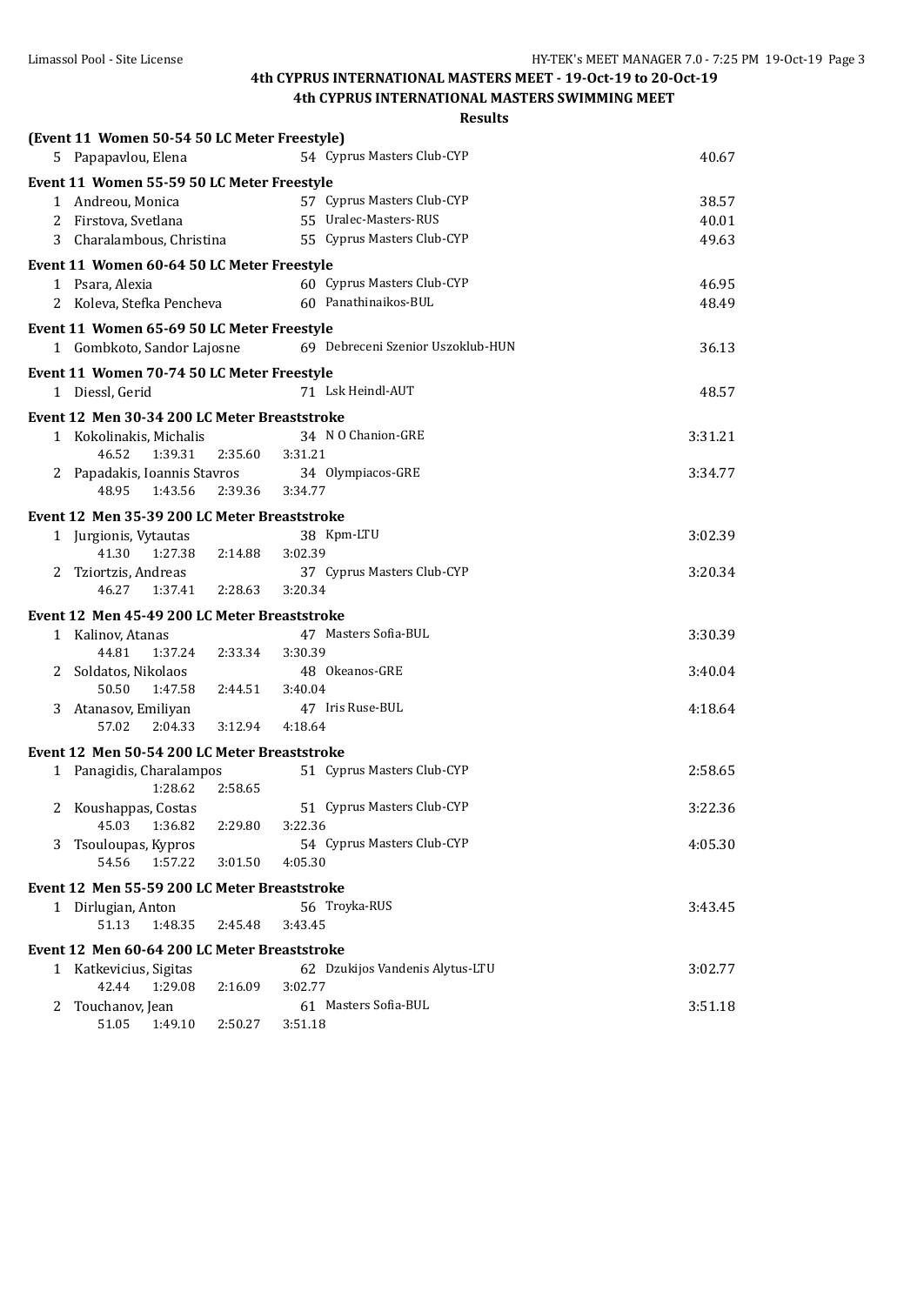# **4th CYPRUS INTERNATIONAL MASTERS MEET - 19-Oct-19 to 20-Oct-19**

**4th CYPRUS INTERNATIONAL MASTERS SWIMMING MEET**

|       | Event 12 Men 65-69 200 LC Meter Breaststroke   |                 |                            |           |
|-------|------------------------------------------------|-----------------|----------------------------|-----------|
|       | 1 Kanev, Rumen                                 |                 | 66 Masters Sofia-BUL       | 4:28.09   |
|       | 2:12.00                                        | 4:28.09         |                            |           |
|       | --- Dronov, Nikolay                            |                 | 67 Troyka-RUS              | <b>NS</b> |
|       | Event 13 Women 30-34 200 LC Meter Breaststroke |                 |                            |           |
|       | 1 Zhidkova, Elena                              |                 | 31 Troyka-RUS              | 3:04.50   |
|       | 42.23<br>1:29.24                               | 2:17.13         | 3:04.50                    |           |
|       | Event 13 Women 35-39 200 LC Meter Breaststroke |                 |                            |           |
|       | 1 Dimakopoulou, Aikaterini                     |                 | 37 S C A Iptamenoi-GRE     | 4:14.48   |
|       | 2:00.84<br>56.40                               | 3:06.61         | 4:14.48                    |           |
|       | 2 Bondarenko, Natalia                          |                 | 37 Sprut-RUS               | 4:53.04   |
|       | 1:02.59                                        | 3:35.51 4:53.04 |                            |           |
|       | 3 Krupnova, Oksana                             |                 | 35 Sprut-RUS               | 5:22.47   |
|       | 1:09.49<br>2:30.69                             | 3:57.23         | 5:22.47                    |           |
|       | Event 13 Women 45-49 200 LC Meter Breaststroke |                 |                            |           |
|       | 1 Lelikova, Oksana                             |                 | 48 Sibmasters-RUS          | 3:16.35   |
|       | 43.78<br>1:33.14                               | 2:24.43         | 3:16.35                    |           |
| 2     | Mihova, Antoniya                               |                 | 45 Masters Sofia-BUL       | 3:21.40   |
|       |                                                | 2:27.86         | 3:21.40                    |           |
| 3     | Markantonaki, Argyroula                        |                 | 48 Panathinaikos-GRE       | 4:24.74   |
|       | 1:03.18<br>2:12.45                             | 3:18.00         | 4:24.74                    |           |
|       | Event 13 Women 50-54 200 LC Meter Breaststroke |                 |                            |           |
|       | 1 Novakne Cseszregi, Henriett Nata             |                 | 50 Budapesti Delfinek-HUN  | 3:32.63   |
|       | 49.39<br>1:43.17                               | 3:32.63         |                            |           |
|       | 2 Borisova, Veselina                           |                 | 50 Iris Ruse-BUL           | 4:24.21   |
|       | 57.98<br>2:03.85                               | 3:13.42         | 4:24.21                    |           |
|       | Event 13 Women 55-59 200 LC Meter Breaststroke |                 |                            |           |
|       | 1 Kedrova, Olga                                |                 | 59 Poseidon-RUS            | 3:45.44   |
|       | 52.02                                          | 2:49.08         | 3:45.44                    |           |
|       | 2 Andreeva, Olga                               |                 | 58 Neva Stars-RUS          | 4:57.21   |
|       | 1:03.38<br>2:19.18                             | 3:37.68         | 4:57.21                    |           |
|       | Event 13 Women 60-64 200 LC Meter Breaststroke |                 |                            |           |
|       | 1 Malozemlina, Valentina                       |                 | 60 Lada-RUS                | 4:11.27   |
|       | 58.03<br>2:02.00                               | 3:07.20         | 4:11.27                    |           |
|       | Event 13 Women 65-69 200 LC Meter Breaststroke |                 |                            |           |
|       | 1 Rostashinskaia, Tamara                       |                 | 69 Lada-RUS                | 4:21.13   |
|       | 1:01.27<br>2:09.70                             | 4:21.13         |                            |           |
| 2     | Gaevskaia, Tatiana                             |                 | 68 Cyprus Masters Club-RUS | 4:27.47   |
|       | 59.05<br>2:07.16                               | 3:18.77         | 4:27.47                    |           |
| 3.    | Anastasova, Anna                               |                 | 66 Masters Sofia-BUL       | 5:15.44   |
|       | 1:11.34<br>2:32.38                             | 3:55.45         | 5:15.44                    |           |
|       | Event 14 Men 35-39 400 LC Meter IM             |                 |                            |           |
|       | 1 Tziortzis, Andreas                           |                 | 37 Cyprus Masters Club-CYP | 6:42.07   |
|       | 46.73                                          | 2:33.34         | 4:20.84<br>6:42.07         |           |
|       | Event 14 Men 45-49 400 LC Meter IM             |                 |                            |           |
| $---$ | Soldatos, Nikolaos                             |                 | 48 Okeanos-GRE             | <b>NS</b> |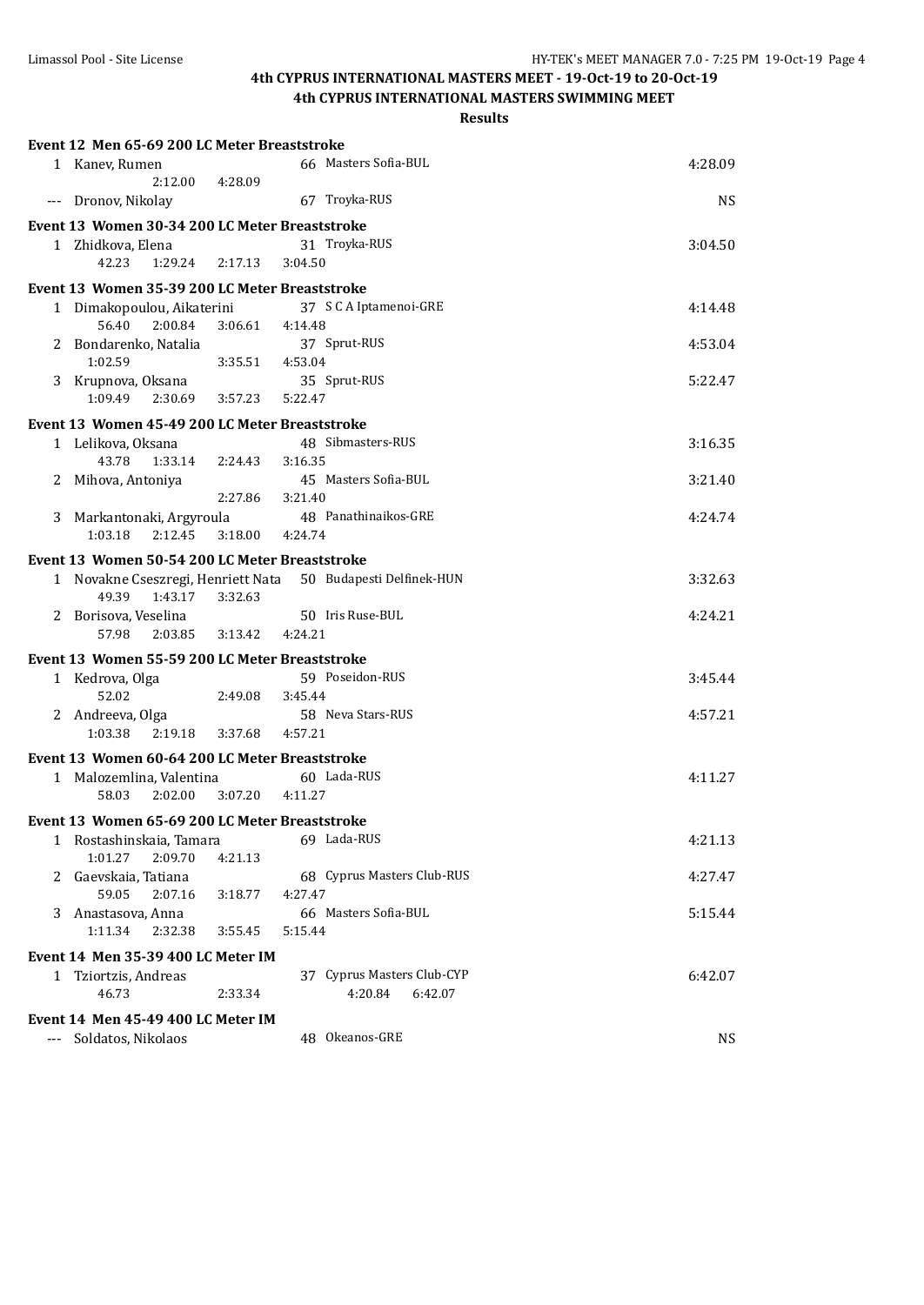# **4th CYPRUS INTERNATIONAL MASTERS MEET - 19-Oct-19 to 20-Oct-19**

**4th CYPRUS INTERNATIONAL MASTERS SWIMMING MEET**

| Event 14 Men 50-54 400 LC Meter IM        |          |          |          |                                 |                  |                     |          |           |
|-------------------------------------------|----------|----------|----------|---------------------------------|------------------|---------------------|----------|-----------|
| 1 Nagl, Norbert                           |          |          |          | 51 Su-Wien-AUT                  |                  |                     |          | 6:02.95   |
| 39.52                                     | 1:26.23  | 2:13.25  | 2:59.20  | 3:50.54                         | 4:42.79          | 5:23.10             | 6:02.95  |           |
| 2 Dermitzakis, Konstantinos               |          |          |          | 51 Orionas-GRE                  |                  |                     |          | 8:29.77   |
| 42.67                                     | 1:35.45  | 2:44.81  | 3:56.67  | 5:13.83                         |                  | 7:31.68             | 8:29.77  |           |
| --- Christoforou, Kostas                  |          |          |          | 54 Cyprus Masters Club-CYP      |                  |                     |          | <b>NS</b> |
| Event 14 Men 55-59 400 LC Meter IM        |          |          |          |                                 |                  |                     |          |           |
| 1 Lokhonia, Maksim                        |          |          |          | 58 Neva Stars-RUS               |                  |                     |          | 6:41.37   |
|                                           | 1:36.53  | 2:32.63  |          | 4:24.63                         | 5:20.49          | 6:02.61             | 6:41.37  |           |
| 2 Juodeska, Arlandas Antanas              |          |          |          | 58 Kauno Takas-LTU              |                  |                     |          | 6:50.18   |
| 45.17                                     | 1:39.89  | 2:32.89  | 3:26.69  | 4:22.95                         | 5:18.35          | 6:06.19             | 6:50.18  |           |
| Event 14 Men 65-69 400 LC Meter IM        |          |          |          |                                 |                  |                     |          |           |
| 1 Solovev, Andrei                         |          |          |          | 65 Moscow Master-RUS            |                  |                     |          | 7:33.10   |
| 47.96                                     | 1:44.45  | 2:43.00  | 3:41.96  | 4:46.23                         | 5:52.56          | 6:41.70             | 7:33.10  |           |
| Event 15 Women 25-29 400 LC Meter IM      |          |          |          |                                 |                  |                     |          |           |
| 1 Pratsi, Eleni                           |          |          |          | 25 Cyprus Masters Club-CYP      |                  |                     |          | 6:05.64   |
| 38.82                                     | 1:25.92  | 2:16.29  | 3:06.43  | 3:57.16                         | 4:49.46          | 5:28.92             | 6:05.64  |           |
| Event 15 Women 35-39 400 LC Meter IM      |          |          |          |                                 |                  |                     |          |           |
| 1 Penna, Yvonni                           |          |          |          | 36 Panathinaikos-GRE            |                  |                     |          | 5:27.26   |
| 32.82                                     | 1:11.96  |          | 2:35.96  | 3:22.67                         | 4:09.73          | 4:49.34             | 5:27.26  |           |
|                                           |          |          |          |                                 |                  |                     |          |           |
| Event 15 Women 55-59 400 LC Meter IM      |          |          |          |                                 |                  |                     |          |           |
| 1 Kabanova, Svetlana<br>1:02.21           |          |          | 4:20.91  | 58 Kuban Masters-RUS<br>5:24.20 |                  |                     |          | 8:26.64   |
|                                           |          |          |          |                                 | 6:28.63          | 8:26.64             |          |           |
| Event 16 Men 30-34 800 LC Meter Freestyle |          |          |          |                                 |                  |                     |          |           |
| 1 Ilker, Hassan                           |          |          |          | 32 Cyprus Masters Club-CYP      |                  |                     |          | 11:49.02  |
| 41.01                                     | 1:25.18  | 2:10.53  | 2:55.61  | 3:41.82                         | 4:27.72          | 5:14.42             | 5:59.90  |           |
| 6:44.90                                   | 7:30.60  | 8:16.67  | 9:01.02  | 9:46.25                         | 10:28.58         | 11:12.07            | 11:49.02 |           |
| 2 Papadakis, Ioannis Stavros<br>39.98     | 1:22.95  | 2:07.64  | 2:52.34  | 34 Olympiacos-GRE<br>3:37.45    | 4:22.86          |                     | 5:53.72  | 11:54.26  |
| 6:39.29                                   | 7:25.21  | 8:11.07  | 8:57.26  | 9:42.60                         | 10:27.80         | 5:07.99<br>11:12.33 | 11:54.26 |           |
| 3 Kokolinakis, Michalis                   |          |          |          | 34 N O Chanion-GRE              |                  |                     |          | 11:58.03  |
| 38.26                                     |          | 2:07.44  |          |                                 |                  | 5:13.29             |          |           |
| 6:47.23                                   | 7:33.05  | 8:18.43  | 9:04.91  |                                 | 9:50.67 10:33.93 | 11:17.10            | 11:58.03 |           |
|                                           |          |          |          |                                 |                  |                     |          |           |
| Event 16 Men 35-39 800 LC Meter Freestyle |          |          |          |                                 |                  |                     |          |           |
| Lemesianos, Andreas                       |          |          |          | 35 Cyprus Masters Club-CYP      |                  |                     |          | <b>NS</b> |
| Event 16 Men 40-44 800 LC Meter Freestyle |          |          |          |                                 |                  |                     |          |           |
| 1 Charalampous, Pantelis                  |          |          |          | 40 Cyprus Masters Club-CYP      |                  |                     |          | 12:10.62  |
|                                           | 1:25.03  | 2:10.05  | 2:55.06  |                                 | 4:27.52          |                     | 6:01.37  |           |
|                                           | 7:35.35  |          | 9:08.71  |                                 | 10:40.18         | 12:10.62            |          |           |
| Event 16 Men 45-49 800 LC Meter Freestyle |          |          |          |                                 |                  |                     |          |           |
| 1 Atanasov, Emiliyan                      |          |          |          | 47 Iris Ruse-BUL                |                  |                     |          | 17:39.12  |
| 55.16                                     | 1:59.20  | 3:05.12  | 4:09.58  | 5:15.52                         | 6:22.17          | 7:29.17             | 8:36.77  |           |
| 9:46.15                                   | 10:54.32 | 12:02.90 | 13:10.00 | 14:17.11                        | 15:26.21         | 16:33.99            | 17:39.12 |           |
| Event 16 Men 50-54 800 LC Meter Freestyle |          |          |          |                                 |                  |                     |          |           |
| 1 Gusev, Vladimir                         |          |          |          | 53 Troyka-RUS                   |                  |                     |          | 10:00.66  |
| 35.12                                     | 1:12.51  |          | 2:28.66  |                                 | 3:44.98          | 4:23.00             | 5:00.87  |           |
|                                           | 6:17.12  |          | 7:32.97  | 8:11.12                         | 8:48.72          | 9:26.11             | 10:00.66 |           |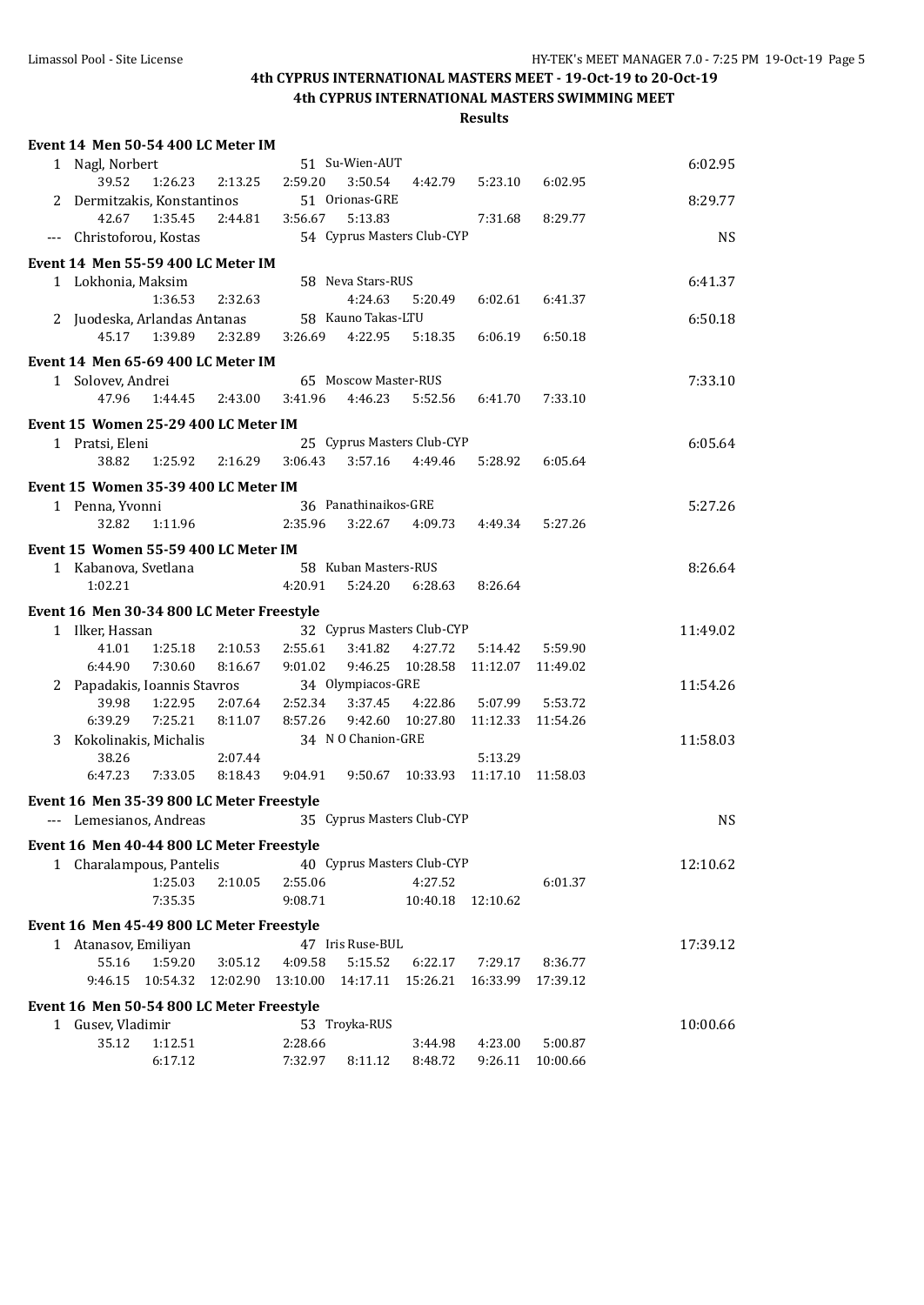| 50 Okeanos-GRE<br>2 Ioannidis, Aristeidis<br>10:28.57<br>1:13.09<br>1:51.58<br>2:30.34<br>34.87<br>3:09.42<br>3:49.07<br>4:28.62<br>5:08.36<br>5:48.37<br>6:28.72<br>7:09.08<br>7:49.39<br>8:29.91<br>9:10.27<br>9:50.89<br>10:28.57<br>51 Su-Wien-AUT<br>Nagl, Norbert<br>10:39.48<br>3<br>2:35.99<br>37.03<br>1:16.55<br>1:56.16<br>3:15.30<br>3:55.41<br>4:35.38<br>5:56.29<br>6:36.57<br>7:17.45<br>7:58.30<br>8:39.13<br>9:19.36<br>9:59.17<br>10:39.48<br>51 Cyprus Masters Club-CYP<br>Koushappas, Pavlos<br>11:09.84<br>4<br>37.24<br>1:17.61<br>1:58.81<br>2:40.18<br>3:22.28<br>4:04.22<br>4:47.25<br>5:29.68<br>6:12.68<br>6:55.20<br>8:20.84<br>7:38.34<br>9:04.24<br>9:46.55<br>10:29.66<br>11:09.84<br>53 Nireas-RUS<br>Votyakov, Evgeny<br>14:47.93<br>5.<br>43.94<br>1:36.53<br>5:22.14<br>7:17.86<br>9:12.04<br>11:08.03<br>13:01.52<br>14:47.93<br>Trimpakkiros, Stavros<br>53 Cyprus Masters Club-CYP<br>15:27.39<br>6<br>47.79<br>1:42.72<br>2:39.67<br>3:37.22<br>4:35.88<br>6:34.74<br>7:33.50<br>5:34.63<br>8:33.94<br>9:33.04<br>10:32.99<br>11:32.59<br>12:33.47<br>13:32.26<br>14:32.00<br>15:27.39<br>51 Cyprus Masters Club-CYP<br>Koushappas, Costas<br><b>NS</b><br>Event 16 Men 55-59 800 LC Meter Freestyle<br>56 Masters Sofia-BUL<br>1 Mirchovski, Valeri<br>11:58.41<br>2:08.19<br>2:52.79<br>40.15<br>1:23.52<br>3:37.95<br>4:23.11<br>5:08.32<br>5:53.23<br>6:39.34<br>7:25.18<br>9:41.77<br>10:27.39<br>8:10.77<br>11:14.16<br>11:58.41<br>56 Troyka-RUS<br>Dirlugian, Anton<br>12:47.58<br>2<br>3:06.24<br>44.19<br>1:31.54<br>2:19.03<br>4:41.77<br>6:18.42<br>7:07.49<br>10:22.63<br>11:11.10<br>7:56.05<br>8:45.25<br>9:33.66<br>12:47.58<br>58 Cyprus Masters Club-CYP<br>14:31.69<br>3<br>Aspava, Chaner<br>46.61<br>2:37.95<br>4:28.89<br>6:19.88<br>8:10.07<br>10:01.30<br>11:54.20<br>13:43.91<br>14:31.69<br>Event 17 Women 25-29 1500 LC Meter Freestyle<br>28 Panathinaikos-GRE<br>Sapari, Aikaterini<br>21:38.67<br>1<br>37.09<br>2:00.90<br>2:42.70<br>1:18.37<br>3:25.04<br>4:07.23<br>4:49.80<br>5:32.74<br>6:15.48<br>6:58.25<br>7:41.78<br>8:25.35<br>9:09.02<br>9:52.94<br>10:36.94<br>11:20.59<br>12:04.70<br>12:48.51<br>13:33.25<br>14:17.57<br>15:02.13 15:47.26<br>16:31.73<br>17:16.35<br>19:29.68<br>20:14.02<br>18:00.60<br>18:44.83<br>20:57.78<br>21:38.67<br>Event 17 Women 35-39 1500 LC Meter Freestyle<br>35 S C A Iptamenoi-GRE<br>1 Papatheodorou, Dimitir<br>27:12.11<br>48.43<br>1:41.53<br>3:29.50<br>4:23.06<br>7:05.34<br>8:55.27<br>12:34.10<br>11:39.52<br>14:24.13<br>16:13.55<br>19:52.74<br>25:24.06<br>23:33.64<br>24:29.01<br>20:48.29<br>21:43.44 22:38.56<br>26:18.76<br>27:12.11<br>Event 17 Women 40-44 1500 LC Meter Freestyle<br>41 SC Hakoah Wien-AUT<br>1 Pataki, Ruth Maria<br>22:24.93<br>41.46<br>1:25.99<br>2:11.25<br>2:56.78<br>3:42.07<br>4:27.36<br>5:12.95<br>5:58.56<br>6:43.72<br>8:14.08<br>8:59.08<br>9:44.00<br>10:29.45<br>7:29.05<br>11:14.35<br>11:59.85<br>13:29.05<br>14:13.34<br>14:58.38<br>15:42.75  16:27.74<br>12:44.60<br>17:12.38<br>17:57.40<br>18:42.12<br>19:27.27<br>20:12.26<br>20:57.32<br>21:41.84<br>22:24.93<br>2 Haralanova, Gavriliya<br>43 Masters Sofia-BUL<br>24:53.97<br>43.14<br>3:13.33<br>4:03.51<br>4:53.71<br>5:43.77<br>6:34.29<br>9:04.02<br>9:54.20<br>11:34.36<br>12:24.41<br>13:14.72<br>14:04.37<br>16:35.83<br>17:26.07<br>18:16.99<br>20:46.84<br>22:27.31<br>23:17.73<br>19:57.70 | (Event 16 Men 50-54 800 LC Meter Freestyle) |  |          |          |  |  |
|---------------------------------------------------------------------------------------------------------------------------------------------------------------------------------------------------------------------------------------------------------------------------------------------------------------------------------------------------------------------------------------------------------------------------------------------------------------------------------------------------------------------------------------------------------------------------------------------------------------------------------------------------------------------------------------------------------------------------------------------------------------------------------------------------------------------------------------------------------------------------------------------------------------------------------------------------------------------------------------------------------------------------------------------------------------------------------------------------------------------------------------------------------------------------------------------------------------------------------------------------------------------------------------------------------------------------------------------------------------------------------------------------------------------------------------------------------------------------------------------------------------------------------------------------------------------------------------------------------------------------------------------------------------------------------------------------------------------------------------------------------------------------------------------------------------------------------------------------------------------------------------------------------------------------------------------------------------------------------------------------------------------------------------------------------------------------------------------------------------------------------------------------------------------------------------------------------------------------------------------------------------------------------------------------------------------------------------------------------------------------------------------------------------------------------------------------------------------------------------------------------------------------------------------------------------------------------------------------------------------------------------------------------------------------------------------------------------------------------------------------------------------------------------------------------------------------------------------------------------------------------------------------------------------------------------------------------------------------------------------------------------------------------------------------------------------------------------------------------------------------------------------------------------------------------------------------------------------------------------------------------------------------------------------------------------------------------------------------------------------------------------------------------------------------------------|---------------------------------------------|--|----------|----------|--|--|
|                                                                                                                                                                                                                                                                                                                                                                                                                                                                                                                                                                                                                                                                                                                                                                                                                                                                                                                                                                                                                                                                                                                                                                                                                                                                                                                                                                                                                                                                                                                                                                                                                                                                                                                                                                                                                                                                                                                                                                                                                                                                                                                                                                                                                                                                                                                                                                                                                                                                                                                                                                                                                                                                                                                                                                                                                                                                                                                                                                                                                                                                                                                                                                                                                                                                                                                                                                                                                                       |                                             |  |          |          |  |  |
|                                                                                                                                                                                                                                                                                                                                                                                                                                                                                                                                                                                                                                                                                                                                                                                                                                                                                                                                                                                                                                                                                                                                                                                                                                                                                                                                                                                                                                                                                                                                                                                                                                                                                                                                                                                                                                                                                                                                                                                                                                                                                                                                                                                                                                                                                                                                                                                                                                                                                                                                                                                                                                                                                                                                                                                                                                                                                                                                                                                                                                                                                                                                                                                                                                                                                                                                                                                                                                       |                                             |  |          |          |  |  |
|                                                                                                                                                                                                                                                                                                                                                                                                                                                                                                                                                                                                                                                                                                                                                                                                                                                                                                                                                                                                                                                                                                                                                                                                                                                                                                                                                                                                                                                                                                                                                                                                                                                                                                                                                                                                                                                                                                                                                                                                                                                                                                                                                                                                                                                                                                                                                                                                                                                                                                                                                                                                                                                                                                                                                                                                                                                                                                                                                                                                                                                                                                                                                                                                                                                                                                                                                                                                                                       |                                             |  |          |          |  |  |
|                                                                                                                                                                                                                                                                                                                                                                                                                                                                                                                                                                                                                                                                                                                                                                                                                                                                                                                                                                                                                                                                                                                                                                                                                                                                                                                                                                                                                                                                                                                                                                                                                                                                                                                                                                                                                                                                                                                                                                                                                                                                                                                                                                                                                                                                                                                                                                                                                                                                                                                                                                                                                                                                                                                                                                                                                                                                                                                                                                                                                                                                                                                                                                                                                                                                                                                                                                                                                                       |                                             |  |          |          |  |  |
|                                                                                                                                                                                                                                                                                                                                                                                                                                                                                                                                                                                                                                                                                                                                                                                                                                                                                                                                                                                                                                                                                                                                                                                                                                                                                                                                                                                                                                                                                                                                                                                                                                                                                                                                                                                                                                                                                                                                                                                                                                                                                                                                                                                                                                                                                                                                                                                                                                                                                                                                                                                                                                                                                                                                                                                                                                                                                                                                                                                                                                                                                                                                                                                                                                                                                                                                                                                                                                       |                                             |  |          |          |  |  |
|                                                                                                                                                                                                                                                                                                                                                                                                                                                                                                                                                                                                                                                                                                                                                                                                                                                                                                                                                                                                                                                                                                                                                                                                                                                                                                                                                                                                                                                                                                                                                                                                                                                                                                                                                                                                                                                                                                                                                                                                                                                                                                                                                                                                                                                                                                                                                                                                                                                                                                                                                                                                                                                                                                                                                                                                                                                                                                                                                                                                                                                                                                                                                                                                                                                                                                                                                                                                                                       |                                             |  |          |          |  |  |
|                                                                                                                                                                                                                                                                                                                                                                                                                                                                                                                                                                                                                                                                                                                                                                                                                                                                                                                                                                                                                                                                                                                                                                                                                                                                                                                                                                                                                                                                                                                                                                                                                                                                                                                                                                                                                                                                                                                                                                                                                                                                                                                                                                                                                                                                                                                                                                                                                                                                                                                                                                                                                                                                                                                                                                                                                                                                                                                                                                                                                                                                                                                                                                                                                                                                                                                                                                                                                                       |                                             |  |          |          |  |  |
|                                                                                                                                                                                                                                                                                                                                                                                                                                                                                                                                                                                                                                                                                                                                                                                                                                                                                                                                                                                                                                                                                                                                                                                                                                                                                                                                                                                                                                                                                                                                                                                                                                                                                                                                                                                                                                                                                                                                                                                                                                                                                                                                                                                                                                                                                                                                                                                                                                                                                                                                                                                                                                                                                                                                                                                                                                                                                                                                                                                                                                                                                                                                                                                                                                                                                                                                                                                                                                       |                                             |  |          |          |  |  |
|                                                                                                                                                                                                                                                                                                                                                                                                                                                                                                                                                                                                                                                                                                                                                                                                                                                                                                                                                                                                                                                                                                                                                                                                                                                                                                                                                                                                                                                                                                                                                                                                                                                                                                                                                                                                                                                                                                                                                                                                                                                                                                                                                                                                                                                                                                                                                                                                                                                                                                                                                                                                                                                                                                                                                                                                                                                                                                                                                                                                                                                                                                                                                                                                                                                                                                                                                                                                                                       |                                             |  |          |          |  |  |
|                                                                                                                                                                                                                                                                                                                                                                                                                                                                                                                                                                                                                                                                                                                                                                                                                                                                                                                                                                                                                                                                                                                                                                                                                                                                                                                                                                                                                                                                                                                                                                                                                                                                                                                                                                                                                                                                                                                                                                                                                                                                                                                                                                                                                                                                                                                                                                                                                                                                                                                                                                                                                                                                                                                                                                                                                                                                                                                                                                                                                                                                                                                                                                                                                                                                                                                                                                                                                                       |                                             |  |          |          |  |  |
|                                                                                                                                                                                                                                                                                                                                                                                                                                                                                                                                                                                                                                                                                                                                                                                                                                                                                                                                                                                                                                                                                                                                                                                                                                                                                                                                                                                                                                                                                                                                                                                                                                                                                                                                                                                                                                                                                                                                                                                                                                                                                                                                                                                                                                                                                                                                                                                                                                                                                                                                                                                                                                                                                                                                                                                                                                                                                                                                                                                                                                                                                                                                                                                                                                                                                                                                                                                                                                       |                                             |  |          |          |  |  |
|                                                                                                                                                                                                                                                                                                                                                                                                                                                                                                                                                                                                                                                                                                                                                                                                                                                                                                                                                                                                                                                                                                                                                                                                                                                                                                                                                                                                                                                                                                                                                                                                                                                                                                                                                                                                                                                                                                                                                                                                                                                                                                                                                                                                                                                                                                                                                                                                                                                                                                                                                                                                                                                                                                                                                                                                                                                                                                                                                                                                                                                                                                                                                                                                                                                                                                                                                                                                                                       |                                             |  |          |          |  |  |
|                                                                                                                                                                                                                                                                                                                                                                                                                                                                                                                                                                                                                                                                                                                                                                                                                                                                                                                                                                                                                                                                                                                                                                                                                                                                                                                                                                                                                                                                                                                                                                                                                                                                                                                                                                                                                                                                                                                                                                                                                                                                                                                                                                                                                                                                                                                                                                                                                                                                                                                                                                                                                                                                                                                                                                                                                                                                                                                                                                                                                                                                                                                                                                                                                                                                                                                                                                                                                                       |                                             |  |          |          |  |  |
|                                                                                                                                                                                                                                                                                                                                                                                                                                                                                                                                                                                                                                                                                                                                                                                                                                                                                                                                                                                                                                                                                                                                                                                                                                                                                                                                                                                                                                                                                                                                                                                                                                                                                                                                                                                                                                                                                                                                                                                                                                                                                                                                                                                                                                                                                                                                                                                                                                                                                                                                                                                                                                                                                                                                                                                                                                                                                                                                                                                                                                                                                                                                                                                                                                                                                                                                                                                                                                       |                                             |  |          |          |  |  |
|                                                                                                                                                                                                                                                                                                                                                                                                                                                                                                                                                                                                                                                                                                                                                                                                                                                                                                                                                                                                                                                                                                                                                                                                                                                                                                                                                                                                                                                                                                                                                                                                                                                                                                                                                                                                                                                                                                                                                                                                                                                                                                                                                                                                                                                                                                                                                                                                                                                                                                                                                                                                                                                                                                                                                                                                                                                                                                                                                                                                                                                                                                                                                                                                                                                                                                                                                                                                                                       |                                             |  |          |          |  |  |
|                                                                                                                                                                                                                                                                                                                                                                                                                                                                                                                                                                                                                                                                                                                                                                                                                                                                                                                                                                                                                                                                                                                                                                                                                                                                                                                                                                                                                                                                                                                                                                                                                                                                                                                                                                                                                                                                                                                                                                                                                                                                                                                                                                                                                                                                                                                                                                                                                                                                                                                                                                                                                                                                                                                                                                                                                                                                                                                                                                                                                                                                                                                                                                                                                                                                                                                                                                                                                                       |                                             |  |          |          |  |  |
|                                                                                                                                                                                                                                                                                                                                                                                                                                                                                                                                                                                                                                                                                                                                                                                                                                                                                                                                                                                                                                                                                                                                                                                                                                                                                                                                                                                                                                                                                                                                                                                                                                                                                                                                                                                                                                                                                                                                                                                                                                                                                                                                                                                                                                                                                                                                                                                                                                                                                                                                                                                                                                                                                                                                                                                                                                                                                                                                                                                                                                                                                                                                                                                                                                                                                                                                                                                                                                       |                                             |  |          |          |  |  |
|                                                                                                                                                                                                                                                                                                                                                                                                                                                                                                                                                                                                                                                                                                                                                                                                                                                                                                                                                                                                                                                                                                                                                                                                                                                                                                                                                                                                                                                                                                                                                                                                                                                                                                                                                                                                                                                                                                                                                                                                                                                                                                                                                                                                                                                                                                                                                                                                                                                                                                                                                                                                                                                                                                                                                                                                                                                                                                                                                                                                                                                                                                                                                                                                                                                                                                                                                                                                                                       |                                             |  |          |          |  |  |
|                                                                                                                                                                                                                                                                                                                                                                                                                                                                                                                                                                                                                                                                                                                                                                                                                                                                                                                                                                                                                                                                                                                                                                                                                                                                                                                                                                                                                                                                                                                                                                                                                                                                                                                                                                                                                                                                                                                                                                                                                                                                                                                                                                                                                                                                                                                                                                                                                                                                                                                                                                                                                                                                                                                                                                                                                                                                                                                                                                                                                                                                                                                                                                                                                                                                                                                                                                                                                                       |                                             |  |          |          |  |  |
|                                                                                                                                                                                                                                                                                                                                                                                                                                                                                                                                                                                                                                                                                                                                                                                                                                                                                                                                                                                                                                                                                                                                                                                                                                                                                                                                                                                                                                                                                                                                                                                                                                                                                                                                                                                                                                                                                                                                                                                                                                                                                                                                                                                                                                                                                                                                                                                                                                                                                                                                                                                                                                                                                                                                                                                                                                                                                                                                                                                                                                                                                                                                                                                                                                                                                                                                                                                                                                       |                                             |  |          |          |  |  |
|                                                                                                                                                                                                                                                                                                                                                                                                                                                                                                                                                                                                                                                                                                                                                                                                                                                                                                                                                                                                                                                                                                                                                                                                                                                                                                                                                                                                                                                                                                                                                                                                                                                                                                                                                                                                                                                                                                                                                                                                                                                                                                                                                                                                                                                                                                                                                                                                                                                                                                                                                                                                                                                                                                                                                                                                                                                                                                                                                                                                                                                                                                                                                                                                                                                                                                                                                                                                                                       |                                             |  |          |          |  |  |
|                                                                                                                                                                                                                                                                                                                                                                                                                                                                                                                                                                                                                                                                                                                                                                                                                                                                                                                                                                                                                                                                                                                                                                                                                                                                                                                                                                                                                                                                                                                                                                                                                                                                                                                                                                                                                                                                                                                                                                                                                                                                                                                                                                                                                                                                                                                                                                                                                                                                                                                                                                                                                                                                                                                                                                                                                                                                                                                                                                                                                                                                                                                                                                                                                                                                                                                                                                                                                                       |                                             |  |          |          |  |  |
|                                                                                                                                                                                                                                                                                                                                                                                                                                                                                                                                                                                                                                                                                                                                                                                                                                                                                                                                                                                                                                                                                                                                                                                                                                                                                                                                                                                                                                                                                                                                                                                                                                                                                                                                                                                                                                                                                                                                                                                                                                                                                                                                                                                                                                                                                                                                                                                                                                                                                                                                                                                                                                                                                                                                                                                                                                                                                                                                                                                                                                                                                                                                                                                                                                                                                                                                                                                                                                       |                                             |  |          |          |  |  |
|                                                                                                                                                                                                                                                                                                                                                                                                                                                                                                                                                                                                                                                                                                                                                                                                                                                                                                                                                                                                                                                                                                                                                                                                                                                                                                                                                                                                                                                                                                                                                                                                                                                                                                                                                                                                                                                                                                                                                                                                                                                                                                                                                                                                                                                                                                                                                                                                                                                                                                                                                                                                                                                                                                                                                                                                                                                                                                                                                                                                                                                                                                                                                                                                                                                                                                                                                                                                                                       |                                             |  |          |          |  |  |
|                                                                                                                                                                                                                                                                                                                                                                                                                                                                                                                                                                                                                                                                                                                                                                                                                                                                                                                                                                                                                                                                                                                                                                                                                                                                                                                                                                                                                                                                                                                                                                                                                                                                                                                                                                                                                                                                                                                                                                                                                                                                                                                                                                                                                                                                                                                                                                                                                                                                                                                                                                                                                                                                                                                                                                                                                                                                                                                                                                                                                                                                                                                                                                                                                                                                                                                                                                                                                                       |                                             |  |          |          |  |  |
|                                                                                                                                                                                                                                                                                                                                                                                                                                                                                                                                                                                                                                                                                                                                                                                                                                                                                                                                                                                                                                                                                                                                                                                                                                                                                                                                                                                                                                                                                                                                                                                                                                                                                                                                                                                                                                                                                                                                                                                                                                                                                                                                                                                                                                                                                                                                                                                                                                                                                                                                                                                                                                                                                                                                                                                                                                                                                                                                                                                                                                                                                                                                                                                                                                                                                                                                                                                                                                       |                                             |  |          |          |  |  |
|                                                                                                                                                                                                                                                                                                                                                                                                                                                                                                                                                                                                                                                                                                                                                                                                                                                                                                                                                                                                                                                                                                                                                                                                                                                                                                                                                                                                                                                                                                                                                                                                                                                                                                                                                                                                                                                                                                                                                                                                                                                                                                                                                                                                                                                                                                                                                                                                                                                                                                                                                                                                                                                                                                                                                                                                                                                                                                                                                                                                                                                                                                                                                                                                                                                                                                                                                                                                                                       |                                             |  |          |          |  |  |
|                                                                                                                                                                                                                                                                                                                                                                                                                                                                                                                                                                                                                                                                                                                                                                                                                                                                                                                                                                                                                                                                                                                                                                                                                                                                                                                                                                                                                                                                                                                                                                                                                                                                                                                                                                                                                                                                                                                                                                                                                                                                                                                                                                                                                                                                                                                                                                                                                                                                                                                                                                                                                                                                                                                                                                                                                                                                                                                                                                                                                                                                                                                                                                                                                                                                                                                                                                                                                                       |                                             |  |          |          |  |  |
|                                                                                                                                                                                                                                                                                                                                                                                                                                                                                                                                                                                                                                                                                                                                                                                                                                                                                                                                                                                                                                                                                                                                                                                                                                                                                                                                                                                                                                                                                                                                                                                                                                                                                                                                                                                                                                                                                                                                                                                                                                                                                                                                                                                                                                                                                                                                                                                                                                                                                                                                                                                                                                                                                                                                                                                                                                                                                                                                                                                                                                                                                                                                                                                                                                                                                                                                                                                                                                       |                                             |  |          |          |  |  |
|                                                                                                                                                                                                                                                                                                                                                                                                                                                                                                                                                                                                                                                                                                                                                                                                                                                                                                                                                                                                                                                                                                                                                                                                                                                                                                                                                                                                                                                                                                                                                                                                                                                                                                                                                                                                                                                                                                                                                                                                                                                                                                                                                                                                                                                                                                                                                                                                                                                                                                                                                                                                                                                                                                                                                                                                                                                                                                                                                                                                                                                                                                                                                                                                                                                                                                                                                                                                                                       |                                             |  |          |          |  |  |
|                                                                                                                                                                                                                                                                                                                                                                                                                                                                                                                                                                                                                                                                                                                                                                                                                                                                                                                                                                                                                                                                                                                                                                                                                                                                                                                                                                                                                                                                                                                                                                                                                                                                                                                                                                                                                                                                                                                                                                                                                                                                                                                                                                                                                                                                                                                                                                                                                                                                                                                                                                                                                                                                                                                                                                                                                                                                                                                                                                                                                                                                                                                                                                                                                                                                                                                                                                                                                                       |                                             |  |          |          |  |  |
|                                                                                                                                                                                                                                                                                                                                                                                                                                                                                                                                                                                                                                                                                                                                                                                                                                                                                                                                                                                                                                                                                                                                                                                                                                                                                                                                                                                                                                                                                                                                                                                                                                                                                                                                                                                                                                                                                                                                                                                                                                                                                                                                                                                                                                                                                                                                                                                                                                                                                                                                                                                                                                                                                                                                                                                                                                                                                                                                                                                                                                                                                                                                                                                                                                                                                                                                                                                                                                       |                                             |  |          |          |  |  |
|                                                                                                                                                                                                                                                                                                                                                                                                                                                                                                                                                                                                                                                                                                                                                                                                                                                                                                                                                                                                                                                                                                                                                                                                                                                                                                                                                                                                                                                                                                                                                                                                                                                                                                                                                                                                                                                                                                                                                                                                                                                                                                                                                                                                                                                                                                                                                                                                                                                                                                                                                                                                                                                                                                                                                                                                                                                                                                                                                                                                                                                                                                                                                                                                                                                                                                                                                                                                                                       |                                             |  |          |          |  |  |
|                                                                                                                                                                                                                                                                                                                                                                                                                                                                                                                                                                                                                                                                                                                                                                                                                                                                                                                                                                                                                                                                                                                                                                                                                                                                                                                                                                                                                                                                                                                                                                                                                                                                                                                                                                                                                                                                                                                                                                                                                                                                                                                                                                                                                                                                                                                                                                                                                                                                                                                                                                                                                                                                                                                                                                                                                                                                                                                                                                                                                                                                                                                                                                                                                                                                                                                                                                                                                                       |                                             |  |          |          |  |  |
|                                                                                                                                                                                                                                                                                                                                                                                                                                                                                                                                                                                                                                                                                                                                                                                                                                                                                                                                                                                                                                                                                                                                                                                                                                                                                                                                                                                                                                                                                                                                                                                                                                                                                                                                                                                                                                                                                                                                                                                                                                                                                                                                                                                                                                                                                                                                                                                                                                                                                                                                                                                                                                                                                                                                                                                                                                                                                                                                                                                                                                                                                                                                                                                                                                                                                                                                                                                                                                       |                                             |  |          |          |  |  |
|                                                                                                                                                                                                                                                                                                                                                                                                                                                                                                                                                                                                                                                                                                                                                                                                                                                                                                                                                                                                                                                                                                                                                                                                                                                                                                                                                                                                                                                                                                                                                                                                                                                                                                                                                                                                                                                                                                                                                                                                                                                                                                                                                                                                                                                                                                                                                                                                                                                                                                                                                                                                                                                                                                                                                                                                                                                                                                                                                                                                                                                                                                                                                                                                                                                                                                                                                                                                                                       |                                             |  |          |          |  |  |
|                                                                                                                                                                                                                                                                                                                                                                                                                                                                                                                                                                                                                                                                                                                                                                                                                                                                                                                                                                                                                                                                                                                                                                                                                                                                                                                                                                                                                                                                                                                                                                                                                                                                                                                                                                                                                                                                                                                                                                                                                                                                                                                                                                                                                                                                                                                                                                                                                                                                                                                                                                                                                                                                                                                                                                                                                                                                                                                                                                                                                                                                                                                                                                                                                                                                                                                                                                                                                                       |                                             |  |          |          |  |  |
|                                                                                                                                                                                                                                                                                                                                                                                                                                                                                                                                                                                                                                                                                                                                                                                                                                                                                                                                                                                                                                                                                                                                                                                                                                                                                                                                                                                                                                                                                                                                                                                                                                                                                                                                                                                                                                                                                                                                                                                                                                                                                                                                                                                                                                                                                                                                                                                                                                                                                                                                                                                                                                                                                                                                                                                                                                                                                                                                                                                                                                                                                                                                                                                                                                                                                                                                                                                                                                       |                                             |  |          |          |  |  |
|                                                                                                                                                                                                                                                                                                                                                                                                                                                                                                                                                                                                                                                                                                                                                                                                                                                                                                                                                                                                                                                                                                                                                                                                                                                                                                                                                                                                                                                                                                                                                                                                                                                                                                                                                                                                                                                                                                                                                                                                                                                                                                                                                                                                                                                                                                                                                                                                                                                                                                                                                                                                                                                                                                                                                                                                                                                                                                                                                                                                                                                                                                                                                                                                                                                                                                                                                                                                                                       |                                             |  |          |          |  |  |
|                                                                                                                                                                                                                                                                                                                                                                                                                                                                                                                                                                                                                                                                                                                                                                                                                                                                                                                                                                                                                                                                                                                                                                                                                                                                                                                                                                                                                                                                                                                                                                                                                                                                                                                                                                                                                                                                                                                                                                                                                                                                                                                                                                                                                                                                                                                                                                                                                                                                                                                                                                                                                                                                                                                                                                                                                                                                                                                                                                                                                                                                                                                                                                                                                                                                                                                                                                                                                                       |                                             |  |          |          |  |  |
|                                                                                                                                                                                                                                                                                                                                                                                                                                                                                                                                                                                                                                                                                                                                                                                                                                                                                                                                                                                                                                                                                                                                                                                                                                                                                                                                                                                                                                                                                                                                                                                                                                                                                                                                                                                                                                                                                                                                                                                                                                                                                                                                                                                                                                                                                                                                                                                                                                                                                                                                                                                                                                                                                                                                                                                                                                                                                                                                                                                                                                                                                                                                                                                                                                                                                                                                                                                                                                       |                                             |  |          |          |  |  |
|                                                                                                                                                                                                                                                                                                                                                                                                                                                                                                                                                                                                                                                                                                                                                                                                                                                                                                                                                                                                                                                                                                                                                                                                                                                                                                                                                                                                                                                                                                                                                                                                                                                                                                                                                                                                                                                                                                                                                                                                                                                                                                                                                                                                                                                                                                                                                                                                                                                                                                                                                                                                                                                                                                                                                                                                                                                                                                                                                                                                                                                                                                                                                                                                                                                                                                                                                                                                                                       |                                             |  |          |          |  |  |
|                                                                                                                                                                                                                                                                                                                                                                                                                                                                                                                                                                                                                                                                                                                                                                                                                                                                                                                                                                                                                                                                                                                                                                                                                                                                                                                                                                                                                                                                                                                                                                                                                                                                                                                                                                                                                                                                                                                                                                                                                                                                                                                                                                                                                                                                                                                                                                                                                                                                                                                                                                                                                                                                                                                                                                                                                                                                                                                                                                                                                                                                                                                                                                                                                                                                                                                                                                                                                                       |                                             |  |          |          |  |  |
|                                                                                                                                                                                                                                                                                                                                                                                                                                                                                                                                                                                                                                                                                                                                                                                                                                                                                                                                                                                                                                                                                                                                                                                                                                                                                                                                                                                                                                                                                                                                                                                                                                                                                                                                                                                                                                                                                                                                                                                                                                                                                                                                                                                                                                                                                                                                                                                                                                                                                                                                                                                                                                                                                                                                                                                                                                                                                                                                                                                                                                                                                                                                                                                                                                                                                                                                                                                                                                       |                                             |  |          |          |  |  |
|                                                                                                                                                                                                                                                                                                                                                                                                                                                                                                                                                                                                                                                                                                                                                                                                                                                                                                                                                                                                                                                                                                                                                                                                                                                                                                                                                                                                                                                                                                                                                                                                                                                                                                                                                                                                                                                                                                                                                                                                                                                                                                                                                                                                                                                                                                                                                                                                                                                                                                                                                                                                                                                                                                                                                                                                                                                                                                                                                                                                                                                                                                                                                                                                                                                                                                                                                                                                                                       |                                             |  |          |          |  |  |
|                                                                                                                                                                                                                                                                                                                                                                                                                                                                                                                                                                                                                                                                                                                                                                                                                                                                                                                                                                                                                                                                                                                                                                                                                                                                                                                                                                                                                                                                                                                                                                                                                                                                                                                                                                                                                                                                                                                                                                                                                                                                                                                                                                                                                                                                                                                                                                                                                                                                                                                                                                                                                                                                                                                                                                                                                                                                                                                                                                                                                                                                                                                                                                                                                                                                                                                                                                                                                                       |                                             |  |          |          |  |  |
|                                                                                                                                                                                                                                                                                                                                                                                                                                                                                                                                                                                                                                                                                                                                                                                                                                                                                                                                                                                                                                                                                                                                                                                                                                                                                                                                                                                                                                                                                                                                                                                                                                                                                                                                                                                                                                                                                                                                                                                                                                                                                                                                                                                                                                                                                                                                                                                                                                                                                                                                                                                                                                                                                                                                                                                                                                                                                                                                                                                                                                                                                                                                                                                                                                                                                                                                                                                                                                       |                                             |  |          |          |  |  |
|                                                                                                                                                                                                                                                                                                                                                                                                                                                                                                                                                                                                                                                                                                                                                                                                                                                                                                                                                                                                                                                                                                                                                                                                                                                                                                                                                                                                                                                                                                                                                                                                                                                                                                                                                                                                                                                                                                                                                                                                                                                                                                                                                                                                                                                                                                                                                                                                                                                                                                                                                                                                                                                                                                                                                                                                                                                                                                                                                                                                                                                                                                                                                                                                                                                                                                                                                                                                                                       |                                             |  |          |          |  |  |
|                                                                                                                                                                                                                                                                                                                                                                                                                                                                                                                                                                                                                                                                                                                                                                                                                                                                                                                                                                                                                                                                                                                                                                                                                                                                                                                                                                                                                                                                                                                                                                                                                                                                                                                                                                                                                                                                                                                                                                                                                                                                                                                                                                                                                                                                                                                                                                                                                                                                                                                                                                                                                                                                                                                                                                                                                                                                                                                                                                                                                                                                                                                                                                                                                                                                                                                                                                                                                                       |                                             |  |          |          |  |  |
|                                                                                                                                                                                                                                                                                                                                                                                                                                                                                                                                                                                                                                                                                                                                                                                                                                                                                                                                                                                                                                                                                                                                                                                                                                                                                                                                                                                                                                                                                                                                                                                                                                                                                                                                                                                                                                                                                                                                                                                                                                                                                                                                                                                                                                                                                                                                                                                                                                                                                                                                                                                                                                                                                                                                                                                                                                                                                                                                                                                                                                                                                                                                                                                                                                                                                                                                                                                                                                       |                                             |  | 24:07.02 | 24:53.97 |  |  |